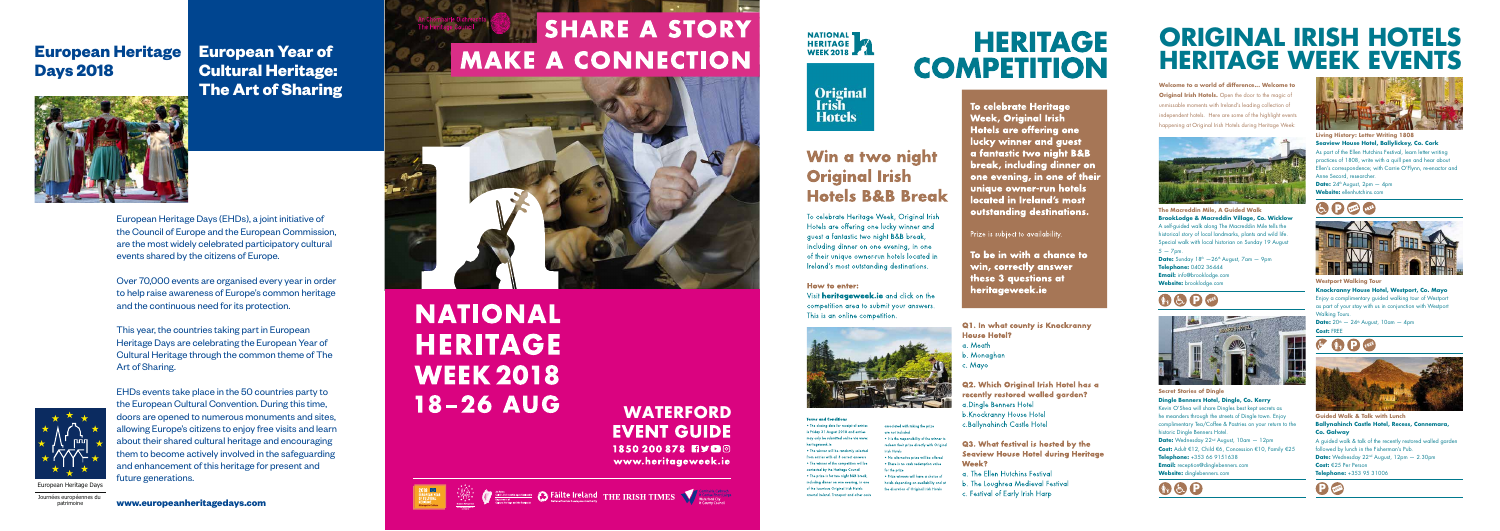### **OPEN HISTORIC PROPERTY OR HERITAGE SITE**

### **Children's Heritage Hunt**

Christ Church's interior is full of decorative details and carvings. Come hunt for hidden animals and symbols in the cathedral - find them all and win a prize. Everyone welcome!

Venue: Christ Church Cathedral, Waterford

**Organiser:** Christ Church Cathedral, Waterford Telephone: +353 51 858958

Website: christchurchwaterford.com **Start Time** End Time<br> $13:15$   $13:45$ Mon 20th 13:15 13:45 Thu 23rd 13:15 13:45<br>Fri 24th 13:15 13:45



Fri 24th 13:15 13:45 (Suitable for Children under 12) (Wheelchair Access - Full) (No Car Parking Available) (Free) \_\_\_\_\_\_\_\_\_\_\_\_\_\_\_\_\_\_\_\_\_\_\_\_\_\_\_\_\_\_\_\_\_\_\_\_\_\_\_\_\_\_\_\_\_\_\_\_\_\_\_\_\_\_\_\_\_\_\_\_\_\_\_\_\_\_\_\_\_\_\_\_\_\_\_\_\_\_\_\_\_\_\_\_\_\_\_\_\_\_\_\_\_

**Date** Start Time End Time<br>Sot 18th 09:00 17:00 Sat 18th 09:00 17:00<br>Thu 23rd 09:00 17:00 Thu 23rd 09:00 17:00

### **OUTDOORS AND ACTIVE, TALK**

This Heritage week we ask all visitors to Reginald's Tower to connect with us. Show us where you are from by placing a pin in a map and share a story with us about anything and everything. Venue: Reginald's Tower, The Quay, Waterford City

### **Gallows Hill Community Excavation**

Community archaeological excavation at Gallows Hill, Dungarvan, Co Waterford 17th -23rd August. Volunteers will be on hand each day to provide tours and talks at the excavation site. Venue: Gallows Hill, Dungarvan, Co Waterford

**Organiser:** Gallows Hill Community Group/Waterford County Museum

**Organiser: Office of Public Works** Email: reginaldstower@opw.ie

Telephone: 051304220

Email: history@waterfordmuseum.ie

Telephone: 058 45960

P FREE \_\_\_\_\_\_\_\_\_\_\_\_\_\_\_\_\_\_\_\_\_\_\_\_\_\_\_\_\_\_\_\_\_\_\_\_\_\_\_\_\_\_\_\_\_\_\_\_\_\_\_\_\_\_\_\_\_\_\_\_\_\_\_\_\_\_\_\_\_\_\_\_\_\_\_\_\_\_\_\_\_\_\_\_\_\_\_\_\_\_\_\_\_

Website: history@waterfordmuseum.ie



Venue: Curraghmore Estate **Organiser:** Curraghmore House Admission: Adult: €15 Email: Info@curraghmorehouse.ie Telephone: 086-8211917

Website: curraghmore.ie<br>Date

**Start Time** End Time<br>10:00 17:00

(Not suitable for Children under 12) (Wheelchair Access - Partial) (No Car Parking Available) (Free) \_\_\_\_\_\_\_\_\_\_\_\_\_\_\_\_\_\_\_\_\_\_\_\_\_\_\_\_\_\_\_\_\_\_\_\_\_\_\_\_\_\_\_\_\_\_\_\_\_\_\_\_\_\_\_\_\_\_\_\_\_\_\_\_\_\_\_\_\_\_\_\_\_\_\_\_\_\_\_\_\_\_\_\_\_\_\_\_\_\_\_\_\_

 $Sat$  18th (Not suitable for Children under 12) (Wheelchair Access - Partial) (Car Parking Available) (Booking Required)

**A**  $F$  **P** 

### **EXHIBITION**

### **Making Connections**

### $\_$  ,  $\_$  ,  $\_$  ,  $\_$  ,  $\_$  ,  $\_$  ,  $\_$  ,  $\_$  ,  $\_$  ,  $\_$  ,  $\_$  ,  $\_$  ,  $\_$  ,  $\_$  ,  $\_$  ,  $\_$  ,  $\_$  ,  $\_$  ,  $\_$  ,  $\_$  ,  $\_$  ,  $\_$  ,  $\_$  ,  $\_$  ,  $\_$  ,  $\_$  ,  $\_$  ,  $\_$  ,  $\_$  ,  $\_$  ,  $\_$  ,  $\_$  ,  $\_$  ,  $\_$  ,  $\_$  ,  $\_$  ,  $\_$  , **WORKSHOP**

Venue: Reginald's Tower **Organiser:** Office of Public Works **Email:** reginaldstower@opw.ie Telephone: 051 304220 Website: heritageireland.je

(Suitable for Children under 12) (Car Parking Available) (Free)  $\mathcal{L}=\mathcal{L}=\mathcal{L}=\mathcal{L}=\mathcal{L}=\mathcal{L}=\mathcal{L}=\mathcal{L}=\mathcal{L}=\mathcal{L}=\mathcal{L}=\mathcal{L}=\mathcal{L}=\mathcal{L}=\mathcal{L}=\mathcal{L}=\mathcal{L}=\mathcal{L}=\mathcal{L}=\mathcal{L}=\mathcal{L}=\mathcal{L}=\mathcal{L}=\mathcal{L}=\mathcal{L}=\mathcal{L}=\mathcal{L}=\mathcal{L}=\mathcal{L}=\mathcal{L}=\mathcal{L}=\mathcal{L}=\mathcal{L}=\mathcal{L}=\mathcal{L}=\mathcal{L}=\mathcal{$ 

|  |  |  | <b>Website:</b> heritageireland.ie |  |
|--|--|--|------------------------------------|--|
|  |  |  |                                    |  |

Venue: Dungarvan Library, Davitt's Quay, Dungarvan Organiser: Waterford City and County Council Email: archivist@waterfordcouncil.ie Telephone: 0761102144 Website: waterfordcouncil.ie<br>Date Star **Date** Start Time End Time<br>Sot 18th 16:00 17:00 16:00

| <b>Date</b>                                                     | <b>Start Time</b> | <b>End Time</b> |
|-----------------------------------------------------------------|-------------------|-----------------|
| Sat 18th                                                        | 09:30             | 17:00           |
| Sun 19th                                                        | 09:30             | 17:00           |
| Mon 20th                                                        | 09:30             | 17:00           |
| Tue 21st                                                        | 09:30             | 17:00           |
| Wed 22nd                                                        | 09:30             | 17:00           |
| Thu 23rd                                                        | 09:30             | 17:00           |
| Fri 24th                                                        | 09:30             | 17:00           |
| Sat 25th                                                        | 09:30             | 17:00           |
| Sun 26th                                                        | 09:30             | 17:00           |
| (Suitable for Children under 12) (Car Parking Available) (Free) |                   |                 |



In every parish there was a rambling house where everyone was welcome to call in and warm themselves by the fire, share the local news and enjoy a cup of tea. It was the social media of it's day.

### **OPEN HISTORIC PROPERTY OR HERITAGE SITE Curraghmore "Tales and Traditions"**

Venue: Nell's Farm House **Organiser: Nell's Farm House** 

Email: info@nellsfarmhouse.ie **Telephone:** 0862206007<br>S

Curraghmore house with it 800 years of history is home to Lord and Lady Waterford. 2500 acres of formal gardens ,woodland and grazing fields makes it one of the finest places to visit in Ireland.

**Start Time End Time**<br>20:30 **2**2:30 Sat 18th (Suitable for Children under 12) (Car Parking Available) (Booking Required) The School of Irish Archaeology will recreate a replica 'Viking House' and excavation site where children can explore the Viking world through a simulated archaeology dig.

Venue: Gallows Hill, Dungarvan, Co Waterford **Organiser:** Gallows Hill/Waterford County Museum Email: history@waterfordmuseum.ie

Telephone: 058 45960

Website: waterfordmuseum.ie<br>Date Start **Start Time End Time**<br> $10:30$  **End Time** Sun 19th

### $\_$  ,  $\_$  ,  $\_$  ,  $\_$  ,  $\_$  ,  $\_$  ,  $\_$  ,  $\_$  ,  $\_$  ,  $\_$  ,  $\_$  ,  $\_$  ,  $\_$  ,  $\_$  ,  $\_$  ,  $\_$  ,  $\_$  ,  $\_$  ,  $\_$  ,  $\_$  ,  $\_$  ,  $\_$  ,  $\_$  ,  $\_$  ,  $\_$  ,  $\_$  ,  $\_$  ,  $\_$  ,  $\_$  ,  $\_$  ,  $\_$  ,  $\_$  ,  $\_$  ,  $\_$  ,  $\_$  ,  $\_$  ,  $\_$  , **OUTDOORS AND ACTIVE, FESTIVAL Gallowshill Archaeology Festival**

### **Swords, Shields and Stories**

Design and decorate your own sword and shield. Learn how to make your own transfer stencils, and enhance your sword and shield with Viking, Norman and ancient symbols to create your own unique story

| me, nornagonoruna.ro |                   |                 |  |  |  |  |
|----------------------|-------------------|-----------------|--|--|--|--|
| Date                 | <b>Start Time</b> | <b>End Time</b> |  |  |  |  |
| Sat 18th             | 11:00             | 13:00           |  |  |  |  |
| Sat 18th             | 14:00             | 16:00           |  |  |  |  |
| Sat 25th             | 11:00             | 13:00           |  |  |  |  |
| Sat 25th             | 14:00             | 16:00           |  |  |  |  |
|                      |                   |                 |  |  |  |  |

## $\_$  ,  $\_$  ,  $\_$  ,  $\_$  ,  $\_$  ,  $\_$  ,  $\_$  ,  $\_$  ,  $\_$  ,  $\_$  ,  $\_$  ,  $\_$  ,  $\_$  ,  $\_$  ,  $\_$  ,  $\_$  ,  $\_$  ,  $\_$  ,  $\_$  ,  $\_$  ,  $\_$  ,  $\_$  ,  $\_$  ,  $\_$  ,  $\_$  ,  $\_$  ,  $\_$  ,  $\_$  ,  $\_$  ,  $\_$  ,  $\_$  ,  $\_$  ,  $\_$  ,  $\_$  ,  $\_$  ,  $\_$  ,  $\_$  , **WORKSHOP**

**O** D foot

Colouring competition aimed at children aged 8 years & under. Participants are asked to colour pictures that represent cultural traditions, historical events or historic buildings.

### **TALK**

### **George Lennon IRA Cmdt/Peace Activist**

Writing competition aimed at primary school children between the ages of 8 & 12. Participants will be asked to write a diary entry pretending to be someone living in the past.

Venue: Brown's Road Library, Lisduggan

A talk on George Lennon, Commander of the West Waterford Brigade and his journey from IRA Commandant to Peace Activist by his son Ivan Lennon author of the book "Ulster to the Déise: Lennons in Time"

**Organiser:** Waterford City & County Library Services Email: amodoherty@waterfordcouncil.ie

(Not suitable for Children under 12) (Wheelchair Access - Full) (No Car Parking Available) (Free)



**B** P

A & N FREE

**Organiser:** CHERISH/ The Discovery Programme/ Atlantic Geoparks Email: lindashine@discoveryprogramme.ie

\_\_\_\_\_\_\_\_\_\_\_\_\_\_\_\_\_\_\_\_\_\_\_\_\_\_\_\_\_\_\_\_\_\_\_\_\_\_\_\_\_\_\_\_\_\_\_\_\_\_\_\_\_\_\_\_\_\_\_\_\_\_\_\_\_\_\_\_\_\_\_\_\_\_\_\_\_\_\_\_\_\_\_\_\_\_\_\_\_\_\_\_\_

Website: discoveryprogramme.ie/news/294-heritage-week-events-2018 Date Start Time End Time<br>Mon 20th 19:00 21:00  $19:00$ 

**PERFORMANCE OR REENACTMENT**

Admission: Adult: €10.00, Child: €5.00

**Rambling House**

 $\_$  ,  $\_$  ,  $\_$  ,  $\_$  ,  $\_$  ,  $\_$  ,  $\_$  ,  $\_$  ,  $\_$  ,  $\_$  ,  $\_$  ,  $\_$  ,  $\_$  ,  $\_$  ,  $\_$  ,  $\_$  ,  $\_$  ,  $\_$  ,  $\_$  ,  $\_$  ,  $\_$  ,  $\_$  ,  $\_$  ,  $\_$  ,  $\_$  ,  $\_$  ,  $\_$  ,  $\_$  ,  $\_$  ,  $\_$  ,  $\_$  ,  $\_$  ,  $\_$  ,  $\_$  ,  $\_$  ,  $\_$  ,  $\_$  , **OUTDOORS AND ACTIVE, PERFORMANCE OR REENACTMENT**

De La Salle Scout Pipe Band will perform on Tramore Promenade at 8pm sharp Venue: Tramore Prom, Old Lifeguard hut **Organiser:** Waterford Libraries Email: tmceneaney@waterfordcouncil.ie Telephone: 0761 10 2844

### **OUTDOORS AND ACTIVE, WORKSHOP The Big Viking Dig at Gallowshill**

(Suitable for Children under 12) (Wheelchair Access - Partial) (No Car Parking Available) (Booking Required) (Free)

Step Back in Time at Gallows Hill, Co Waterford Community Festival celebrating centuries of Dungarvan's conquests and battles including Vikings, Medieval knights and Gallowglass Warriors. Venue: Gallowshill, Dungarvan

**Organiser:** Gallowshill Group/Waterford County Museum

Email: history@waterfordmuseum.ie

Website: waterfordmuseum.ie<br>Date Start **Start Time** End Time<br>11:00  $16:30$ Sun 19th

(Suitable for Children under 12) (Wheelchair Access - Partial) (No Car Parking Available) (Free)



**CALCE IN FREE** COOK



# **EXHIBITION**

 $V$ enue:  $D$ Organise Email: ch

**Birds of Prey Experience**

Little has changed in ancient art of Falconry for the last 4,000 years. Why not join us at Dungarvan Castle to discover the history of raptors and their natural habitats.

| <b>Venue:</b> Dungarvan Castle                                                                   |                   |                 |  |
|--------------------------------------------------------------------------------------------------|-------------------|-----------------|--|
| <b>Organiser: Office of Public Works</b>                                                         |                   |                 |  |
| Email: charlesfort@opw.ie                                                                        |                   |                 |  |
| Telephone: 058 48144                                                                             |                   |                 |  |
| Website: heritageireland.ie                                                                      |                   |                 |  |
| Date                                                                                             | <b>Start Time</b> | <b>End Time</b> |  |
| Sun 19th                                                                                         | 12:00             | 17:00           |  |
| (Suitable for Children under 12) (Wheelchair Access - Partial) (No Car Parking Available) (Free) |                   |                 |  |

(Suitable for Children under 12) (Wheelchair Access - Partial) (No Car Parking Available) (Free)

**Colouring Competition**

Venue: Brown's Road Library, Lisduggan

**Organiser:** Waterford City & County Library Service Email: amodoherty@waterfordcouncil.je

**Telephone:** 0761 10 2614

| <b>Date</b> | <b>Start Time</b> | <b>End Time</b> |
|-------------|-------------------|-----------------|
| Mon 20th    | 10:00             | 17:30           |
| Tue 21st    | 10:00             | 17:30           |
| Wed 22nd    | 10:00             | 17:30           |
| Thu 23rd    | 10:00             | 17:30           |
| Fri 24th    | 10:00             | 17:30           |

(Suitable for Children under 12) (Wheelchair Access - Full) (Car Parking Available) (Free)



**P** & P



### **Voices From The Past**

Telephone: 0761 10 2614

| <b>EPHONE.</b> V/OT TV ZOT4 |                   |                 |  |  |  |
|-----------------------------|-------------------|-----------------|--|--|--|
| <b>Date</b>                 | <b>Start Time</b> | <b>End Time</b> |  |  |  |
| Mon 20th                    | 10:00             | 17:30           |  |  |  |
| Tue $21st$                  | 10:00             | 17:30           |  |  |  |
| Wed 22nd                    | 10:00             | 17:30           |  |  |  |
| Thu 23rd                    | 10:00             | 17:30           |  |  |  |
| Fri 24th                    | 10:00             | 17:30           |  |  |  |
|                             |                   |                 |  |  |  |

(Suitable for Children under 12) (Wheelchair Access - Full) (Car Parking Available) (Free)

**P** E P FREE

A & P

### **TALK**

### **Lecture about coastal archaeology**

A lecture by Dr Edward Pollard of the Cherish Project (Cherishproj.eu) entitled 'Coastal archaeological investigations of early medieval counties Waterford and Wexford'.

 $\_$  ,  $\_$  ,  $\_$  ,  $\_$  ,  $\_$  ,  $\_$  ,  $\_$  ,  $\_$  ,  $\_$  ,  $\_$  ,  $\_$  ,  $\_$  ,  $\_$  ,  $\_$  ,  $\_$  ,  $\_$  ,  $\_$  ,  $\_$  ,  $\_$  ,  $\_$  ,  $\_$  ,  $\_$  ,  $\_$  ,  $\_$  ,  $\_$  ,  $\_$  ,  $\_$  ,  $\_$  ,  $\_$  ,  $\_$  ,  $\_$  ,  $\_$  ,  $\_$  ,  $\_$  ,  $\_$  ,  $\_$  ,  $\_$  ,

Venue: Copper Coast Geopark Visitor Centre, Bunmahon, County Waterford

Telephone: 051 292828

(Not suitable for Children under 12) (Wheelchair Access - Full) (Car Parking Available) (Free)

### **De La Salle Scout Pipe Band**

| <b>Website:</b> waterfordlibraries.ie |                   |                 |
|---------------------------------------|-------------------|-----------------|
| <b>Date</b>                           | <b>Start Time</b> | <b>End Time</b> |
| Mon 20th                              | 20:00             | 21:00           |



**A** & P

(Suitable for Children under 12) (Wheelchair Access - Full) (Car Parking Available) (Free) \_\_\_\_\_\_\_\_\_\_\_\_\_\_\_\_\_\_\_\_\_\_\_\_\_\_\_\_\_\_\_\_\_\_\_\_\_\_\_\_\_\_\_\_\_\_\_\_\_\_\_\_\_\_\_\_\_\_\_\_\_\_\_\_\_\_\_\_\_\_\_\_\_\_\_\_\_\_\_\_\_\_\_\_\_\_\_\_\_\_\_\_\_

### **OUTDOORS AND ACTIVE Bat Walk Along Woodland Path**

20 min talk on Irish bats and then 300m walk to Blackwater river along 270 year old dike with talks on bats, local history and commerce (trains) and ice-houses. **Venue:** Glenribbeen Lodge, Glenribbeen (L5023), Lismore, Co Waterford **Organiser:** Glenribbeen Bat Walk Email: pfiddle@gmail.com

| <b>Date</b> | <b>Start Time</b> | <b>End Time</b> |
|-------------|-------------------|-----------------|
| Mon 20th    | 21:00             | 22:30           |
| Tue 21st    | 21:00             | 22:30           |
| Wed 22nd    | 21:00             | 22:30           |
| Thu 23rd    | 21:15             | 22:45           |
| Fri 24th    | 21:15             | 22:45           |
|             |                   |                 |





(Suitable for Children under 12) (Car Parking Available) (Booking Required) (Free)





**P** P R